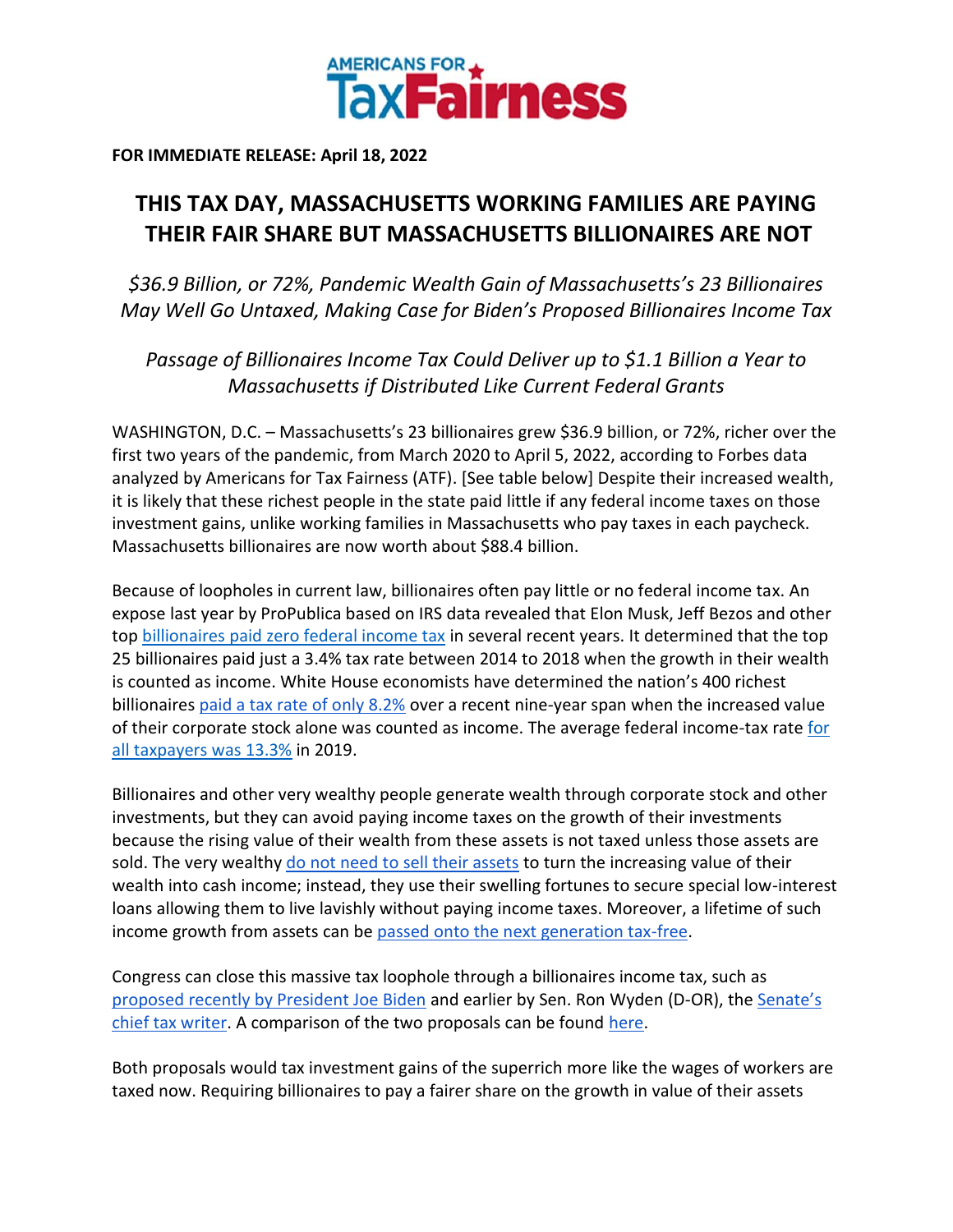would make the tax system more equitable and generate revenue that would greatly benefit the economy and increase services and opportunities for millions of Americans.

| <b>Name</b>              | <b>Net Worth</b><br>Mar. 18, 2020<br>(\$ Millions) | <b>Net Worth</b><br>Apr. 5, 2022<br>(\$ Millions) | 24 Month Wealth<br><b>Growth</b><br>(\$ Millions) | 24 Month % Wealth<br>Growth |
|--------------------------|----------------------------------------------------|---------------------------------------------------|---------------------------------------------------|-----------------------------|
| <b>MASSACHUSETTS</b>     | \$51,500                                           | \$88,440                                          | \$36,940                                          | 71.7%                       |
| Abigail Johnson          | \$10,800                                           | \$23,138                                          | \$12,338                                          | 114.2%                      |
| <b>Robert Kraft</b>      | \$6,900                                            | \$8,286                                           | \$1,386                                           | 20.1%                       |
| Edward Johnson IV        | \$2,400                                            | \$6,727                                           | \$4,327                                           | 180.3%                      |
| Elizabeth Johnson        | \$2,400                                            | \$5,582                                           | \$3,182                                           | 132.6%                      |
| <b>Jim Davis</b>         | \$4,700                                            | \$5,488                                           | \$788                                             | 16.8%                       |
| Amos Hostetter Jr        | \$3,500                                            | \$3,771                                           | \$271                                             | 7.7%                        |
| Robert Hale Jr           | N/A                                                | \$3,158                                           | N/A                                               | N/A                         |
| Alan Trefler             | \$2,500                                            | \$3,122                                           | \$622                                             | 24.9%                       |
| <b>Bill Alfond</b>       | \$1,400                                            | \$2,930                                           | \$1,530                                           | 109.3%                      |
| <b>Ted Alfond</b>        | \$1,400                                            | \$2,930                                           | \$1,530                                           | 109.3%                      |
| <b>Timothy Springer</b>  | N/A                                                | \$2,384                                           | N/A                                               | N/A                         |
| <b>Frank Laukien</b>     | \$1,300                                            | \$2,337                                           | \$1,037                                           | 79.8%                       |
| <b>Herb Chambers</b>     | \$1,600                                            | \$2,076                                           | \$476                                             | 29.7%                       |
| Phillip T. (Terry) Ragon | \$1,700                                            | \$2,031                                           | \$331                                             | 19.4%                       |
| Noubar Afeyan            | N/A                                                | \$1,945                                           | N/A                                               | N/A                         |
| Robert Langer            | N/A                                                | \$1,886                                           | N/A                                               | N/A                         |
| Jim Koch                 | \$1,300                                            | \$1,670                                           | \$370                                             | 28.5%                       |
| George Sakellaris        | N/A                                                | \$1,669                                           | N/A                                               | N/A                         |
| Niraj Shah               | N/A                                                | \$1,567                                           | N/A                                               | N/A                         |
| Patrizio Vinciarelli     | N/A                                                | \$1,553                                           | N/A                                               | N/A                         |
| <b>Steve Conine</b>      | N/A                                                | \$1,550                                           | N/A                                               | N/A                         |
| Seth Klarman             | \$1,500                                            | \$1,500                                           | \$0                                               | 0.0%                        |
| Paul Fireman             | \$1,100                                            | \$1,142                                           | \$42                                              | 3.8%                        |
| Edward Johnson III*      | \$5,400                                            | N/A                                               | N/A                                               | N/A                         |
| Valentin Gapontsev*      | \$1,600                                            | N/A                                               | N/A                                               | N/A                         |

Source: Forbes data from March 18, 2020, and April 5, 2022, analyzed by Americans for Tax Fairness and available [here.](https://docs.google.com/spreadsheets/d/1MksOhwmIojtZihAmPcfcYeaGoG3FOFZmiKUza1dIRD4/edit?usp=sharing)

The public overwhelmingly favors a billionaires income tax. In a [national poll](https://docs.google.com/document/d/1AhWvucOLV2qY6izLkZvHpPig6DDmdFaCbmeM-5E65Xw/edit?usp=sharing), President Biden's Billionaire Minimum Income Tax was supported by a margin of 59% to 31% with 55% of Independents and 46% of Republicans supporting the tax. In another national poll, Sen. Wyden's tax was supported by a margin of 64% to 25%, including 61% of Independents and 47% of Republicans supporting the tax.

The billionaires income tax proposed by President Biden would [raise about \\$360 billion](https://americansfortaxfairness.org/issue/comparison-biden-wyden-billionaires-income-tax-proposals-short/) over 10 years and the version proposed by Sen. Wyden would raise nearly \$560 billion over 10 years. Nationally, it could do a great deal to hel[p](https://americansfortaxfairness.org/issue/6-ways-spend-revenue-billionaires-income-tax/) [lower costs for working families](https://americansfortaxfairness.org/issue/6-ways-spend-revenue-billionaires-income-tax/) by funding access to affordable healthcare and lower housing costs, ensuring the expanded Child Tax Credit benefits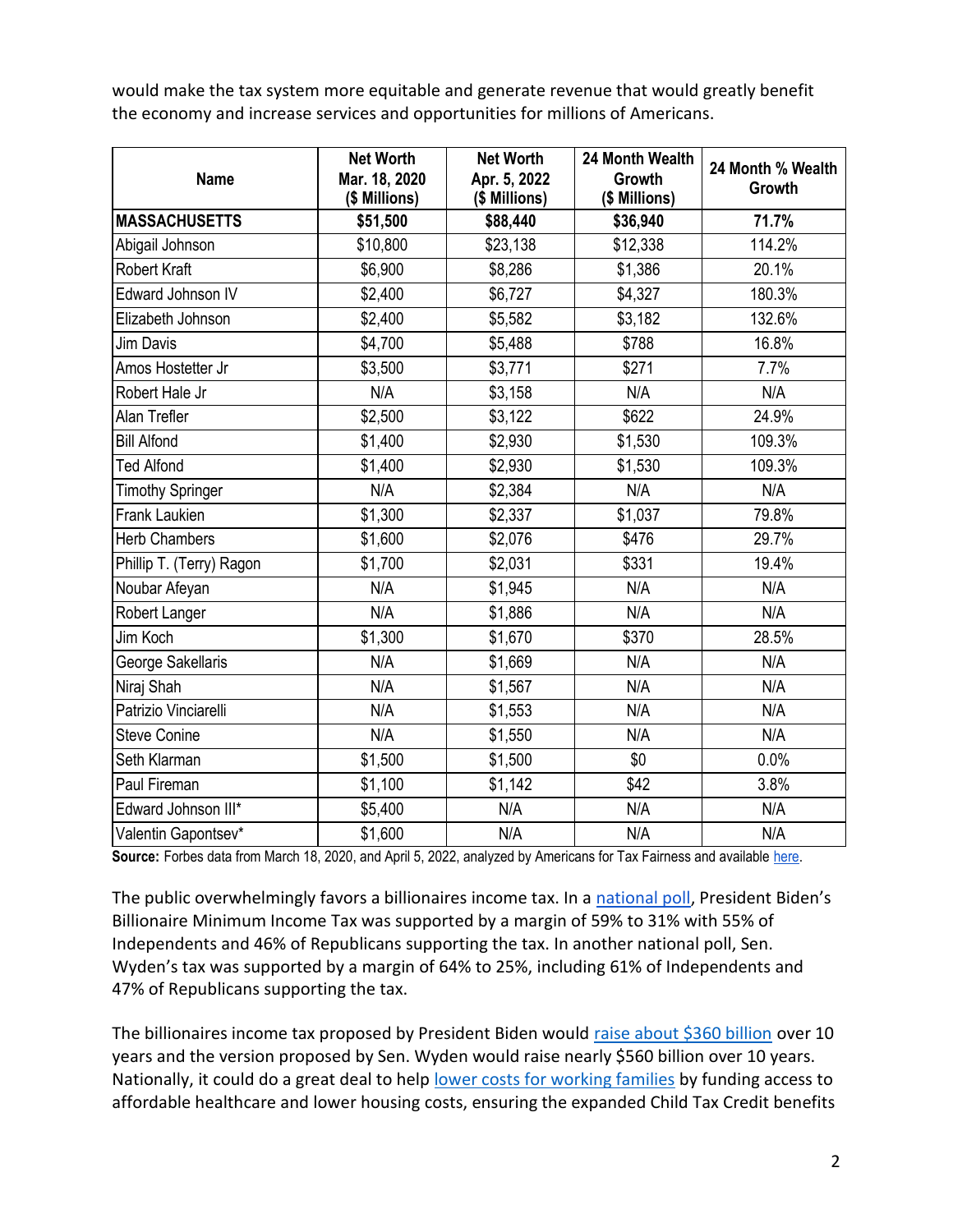that recently expired could be extended for another four years, significantly lower the cost of childcare for working families and more.

**If that revenue was distributed to the states based on historical levels of federal grants to state budgets, Massachusett[s](https://docs.google.com/spreadsheets/d/1uMGQ0_Ow8ssIrktfYIvIQZwB44zOHf82ILpvh5kzWUI/edit?usp=sharing) [could gain](https://docs.google.com/spreadsheets/d/1uMGQ0_Ow8ssIrktfYIvIQZwB44zOHf82ILpvh5kzWUI/edit?usp=sharing) about \$730 million or \$1.1 billion a year for 10 years, respectively, from the Biden and Wyden billionaires tax plans.** This is based on budget data from the National Association of State Budget Officers. Between 2019 and 2021, federal grant funds made up an average of about 28% of Massachusetts's state budget.

Federal grant funds to states [pay for numerous programs and services:](https://www.cbpp.org/research/state-budget-and-tax/federal-aid-to-state-and-local-governments) healthcare (Medicaid and CHIP), childcare, food and nutrition (SNAP, WIC), education (Head Start, Title I and IDEA), housing, transportation (highways, airports, and mass transit), public safety and much more. These funds represent nearly one-third of state budgets on average and nearly one-quarter of state and local budgets combined. Additional funds generated by a billionaires income tax could be used to lower costs to the state's working families for vital services like healthcare, childcare and housing.

The potential of \$730 million or \$1.1 billion a year in federal grant[s](https://docs.google.com/spreadsheets/d/1uMGQ0_Ow8ssIrktfYIvIQZwB44zOHf82ILpvh5kzWUI/edit?usp=sharing) [would add about](https://docs.google.com/spreadsheets/d/1uMGQ0_Ow8ssIrktfYIvIQZwB44zOHf82ILpvh5kzWUI/edit?usp=sharing) 1.2% or 1.8% to the state's budget, respectively, based on an average of the state's budgets between 2019 and 2021.

"The failure to tax increases in billionaire wealth from skyrocketing corporate stock and other investments is the worst loophole in our loophole-ridden tax code. Workers pay tax on their income all year, every year. Simple justice demands that billionaires do the same," said **Frank Clemente, executive director of Americans for Tax Fairness**. "Congress should close this loophole in the legislation members are now negotiating to help families cope with rising prices and make major investments in clean energy, all paid for by more fairly taxing the rich and corporations."

Over the two years since the national COVID emergency was announced in March 2020, the wealth of America's billionaires has climbed by \$2 trillion, or 70%, to a total of **\$5 trillion, as of April 5**. The total number of billionaires has increased from **614 to 741**. [\[See national table\]](https://docs.google.com/spreadsheets/d/1MksOhwmIojtZihAmPcfcYeaGoG3FOFZmiKUza1dIRD4/edit?usp=sharing) Among the notable increases in wealth:

- **Elon Musk:** The driving force behind Tesla and SpaceX saw his wealth skyrocket by over 11-fold, or \$266 billion, to settle at \$290 billion.
- **Jeff Bezos:** The man who started Amazon is now worth nearly \$190 billion, after an \$77 billion leap in wealth during the pandemic.
- **Larry Page and Sergei Brin:** The Google co-founders saw their wealth climb more than 133% — and are now worth \$119 billion and \$114 billion, respectively.

This billionaires' bonanza has played out against the pandemic pall: 1,700,361 Massachusetts residents have contracted COVID-19 and 20,115 have died from it. Many small businesses have closed, daily life has been disrupted and the cost of everything from housing to gas has consumed a greater share of household incomes. Although prompt and ample federal action prevented much worse economic consequences from COVID and helped to speed recovery, businesses and families will once again face perils as many of these interventions expire shortly.